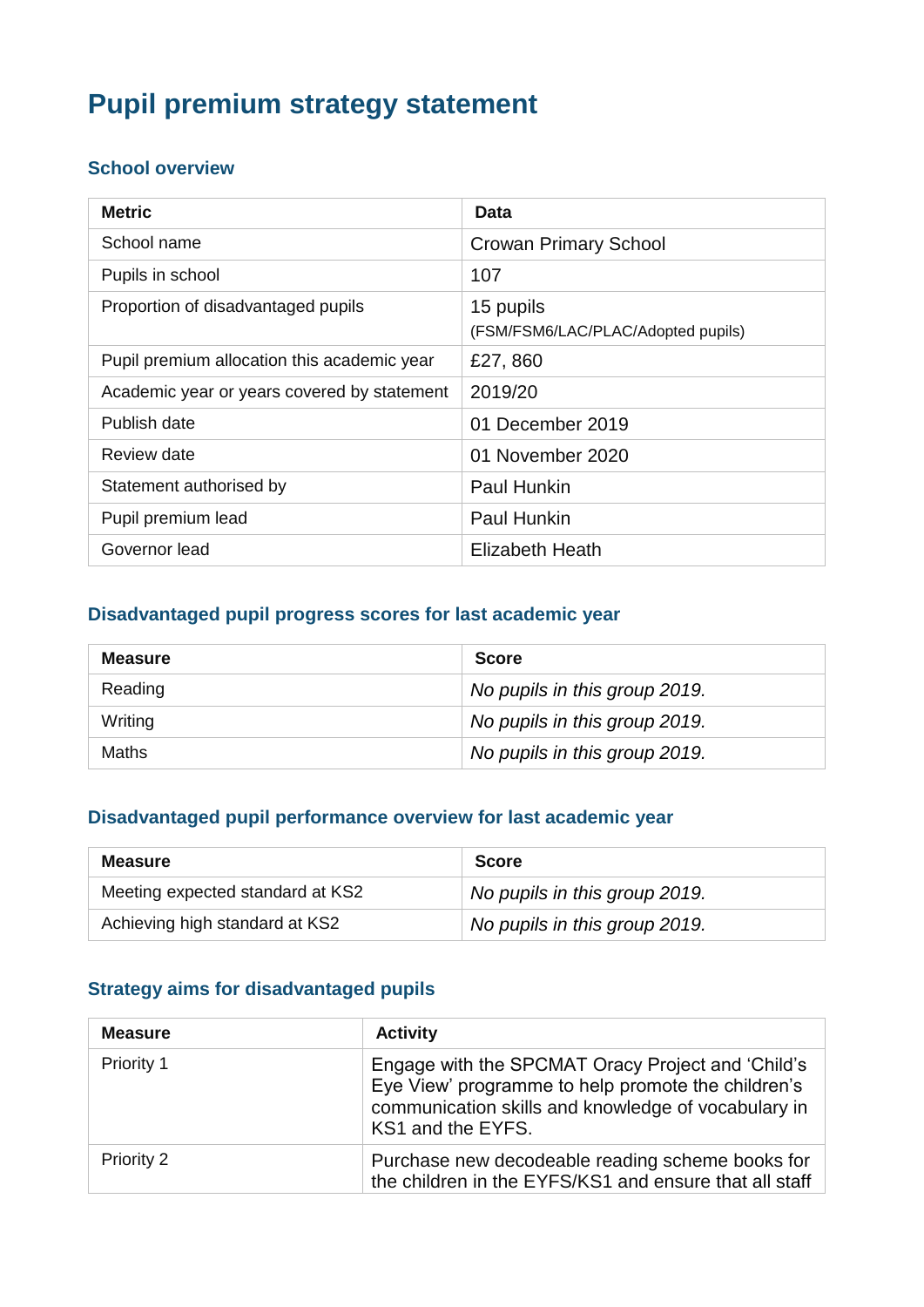|                                          | receive training to deliver the school's phonics<br>scheme effectively.                                                                                              |
|------------------------------------------|----------------------------------------------------------------------------------------------------------------------------------------------------------------------|
| Priority 3                               | Extend the children's writing experiences through<br>'The Writer's Block' in KS1 and develop further<br>cross-curricular writing opportunities across the<br>school. |
| Barriers to learning these<br>priorities | Engaging the parents in supporting the children's<br>learning in the home.                                                                                           |
| Projected spending                       | £1, 925 training and KEAP input; £500 transport and<br>supply cover; £16, 884 Teaching Assistant provision.                                                          |

# **Teaching priorities for current academic year**

| <b>Aim</b>              | <b>Target</b>                                                                                                                                                                                                                           | <b>Target date</b> |
|-------------------------|-----------------------------------------------------------------------------------------------------------------------------------------------------------------------------------------------------------------------------------------|--------------------|
| Progress in Reading     | To achieve at least the national<br>average progress score by the end of<br><b>KS2.</b><br>To imbed the use of VIPERS across<br>the school to develop the children's<br>reading comprehension skills.                                   | <b>July 2020</b>   |
| Progress in Writing     | To achieve at least the national<br>average progress score by the end of<br><b>KS2.</b><br>To develop the quality of children's<br>independent writing skills through 'talk<br>for writing' and linked cross-curricular<br>experiences. | <b>July 2020</b>   |
| Progress in Mathematics | To achieve at least the national<br>average progress score by the end of<br><b>KS2.</b><br>To imbed the use of models and<br>images used in the delivery of<br>mathematics across the school.                                           | <b>July 2020</b>   |
| Phonics                 | To achieve at least the national<br>average % achieving the pass score in<br>Year 1 and for the three-year rolling<br>average to exceed the national<br>average.                                                                        | <b>July 2020</b>   |
| Other                   | To achieve 96% attendance or above<br>for the Pupil Premium children.                                                                                                                                                                   | <b>July 2020</b>   |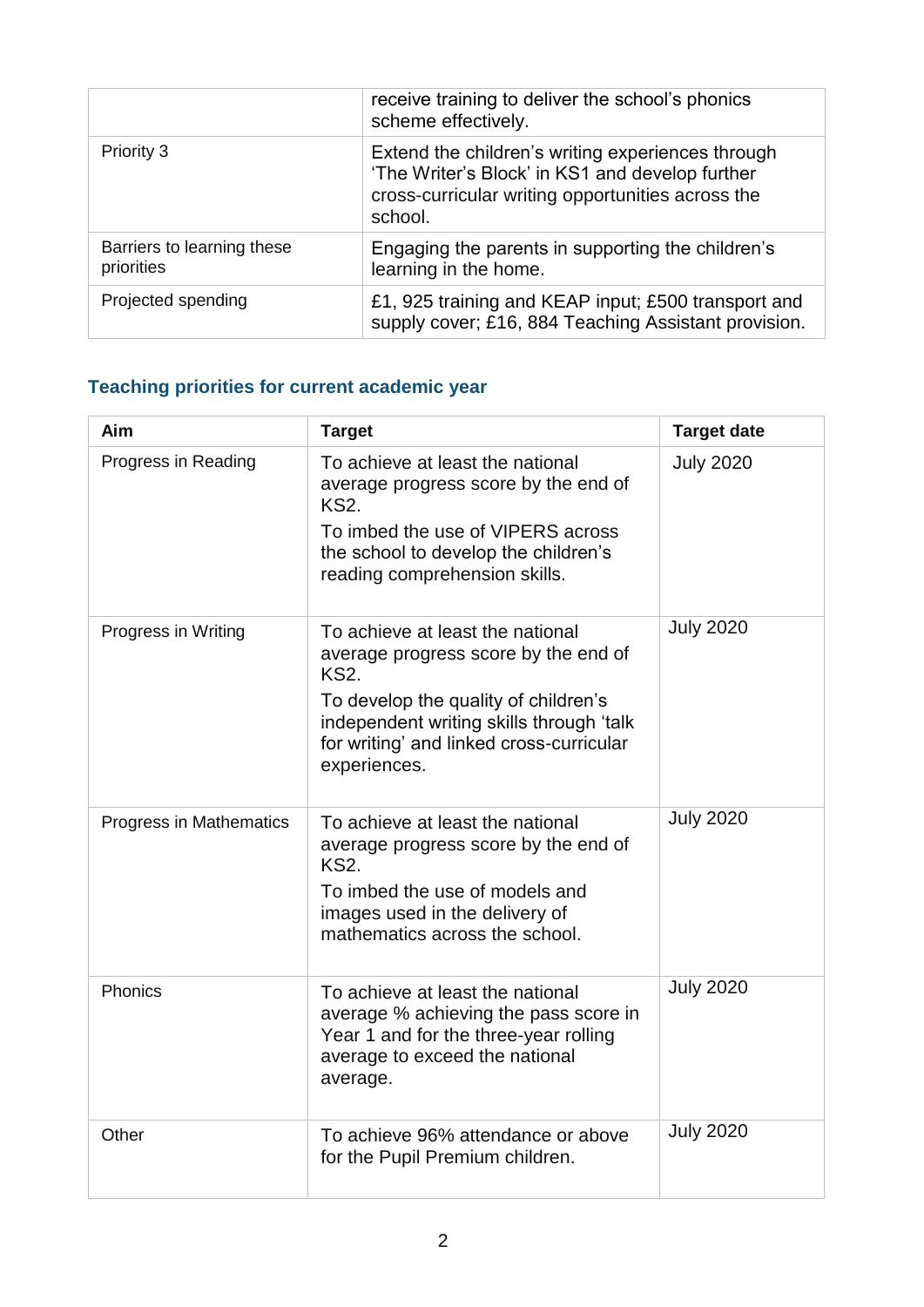# **Targeted academic support for current academic year**

| <b>Measure</b>                                   | <b>Activity</b>                                                                                                                                                                                                                                                                                                                                                                                    |
|--------------------------------------------------|----------------------------------------------------------------------------------------------------------------------------------------------------------------------------------------------------------------------------------------------------------------------------------------------------------------------------------------------------------------------------------------------------|
| <b>Priority 1</b>                                | <b>INSET Day training for staff in the delivery of</b><br>phonics, Guided Reading and mastery maths.                                                                                                                                                                                                                                                                                               |
| Priority 2                                       | Improved speech and language and written<br>communication skills in the EYFS and KS1.                                                                                                                                                                                                                                                                                                              |
| Barriers to learning these<br>priorities address | Inconsistency in the delivery of phonics across the<br>school will be addressed. Agreed strategies for<br>delivering quality maths and phonic interventions will<br>be imbedded across the school.                                                                                                                                                                                                 |
| Projected spending                               | £1, 275 CPD for whole school INSET Day (phonics<br>and Guided Reading).<br>£295 for Oracy Project (1 day and 8 half-day<br>sessions) plus supply cover (£500).<br>£1, 925 for 'The Writer's Block' (5 days and one<br>twilight staff training) plus supply cover (£300)<br>£70 for 'Mastery Maths for TAs' training through the<br>Teaching School.<br>From curriculum and staff training budgets. |

# **Wider strategies for current academic year**

| <b>Measure</b>                                   | <b>Activity</b>                                                                                                                                                                                                          |
|--------------------------------------------------|--------------------------------------------------------------------------------------------------------------------------------------------------------------------------------------------------------------------------|
| Priority 1                                       | Ensure access and inclusion in residential<br>experiences and extra-curricular activities for those<br>in receipt of the Pupil Premium.                                                                                  |
| Priority 2                                       | Ensure targeted intervention and support for the<br>children requiring accelerated progress to secure<br>and consolidate age-related expectations.                                                                       |
| Barriers to learning these<br>priorities address | Ensuring good attendance, punctuality and pupil<br>involvement in the wider school curriculum by<br>offering wraparound care provision and subsidies to<br>access after-school clubs and extra-curricular<br>activities. |
| Projected spending                               | £2, 000 subsidy for trips and tuition.<br>£6, 435 for Breakfast and after-school extended care<br>provision.<br>£1,500 for new ChromeBooks to support the<br>children's learning through Apps and on-line<br>programs.   |